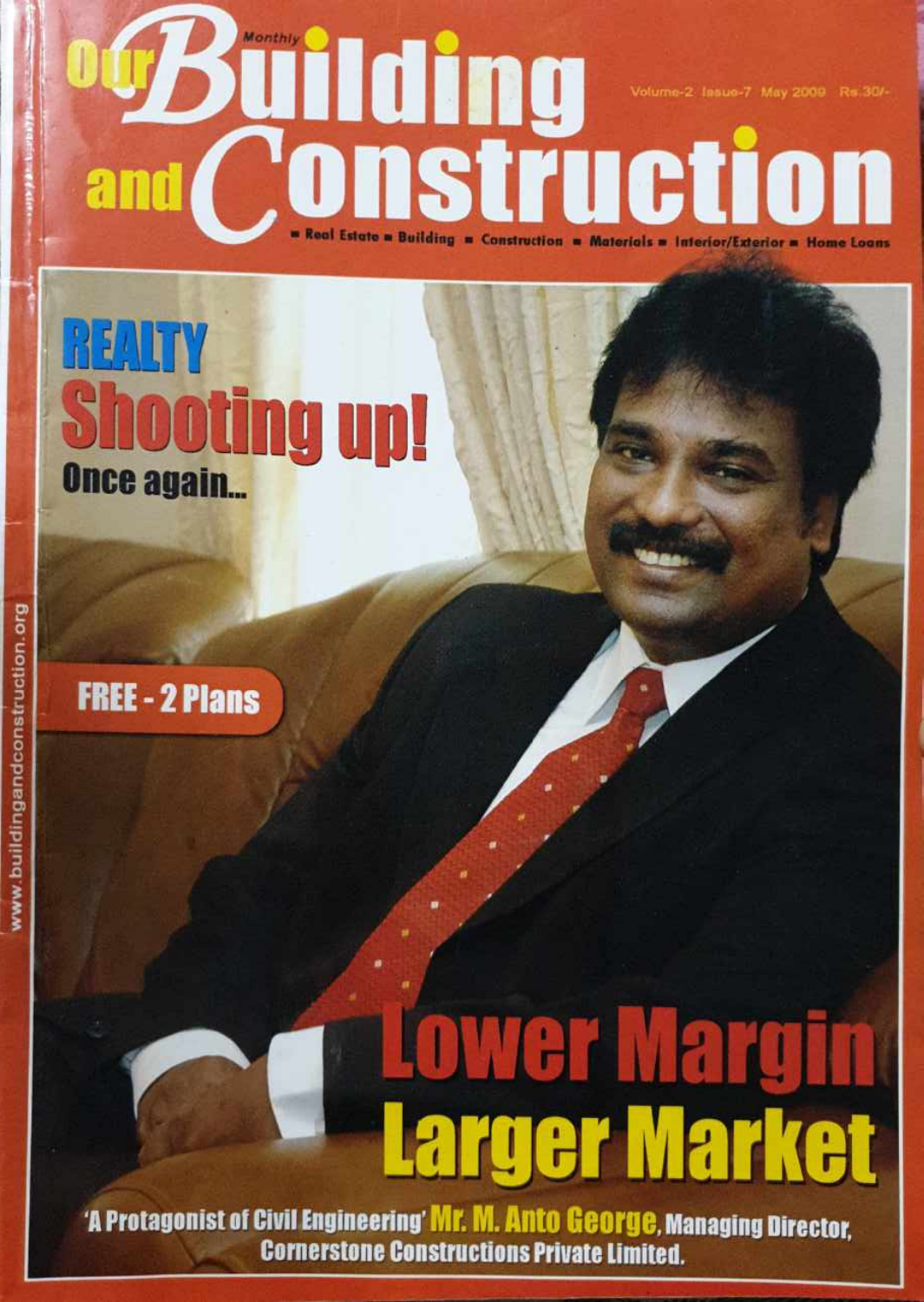



## **Lower Margin Larger Market**

R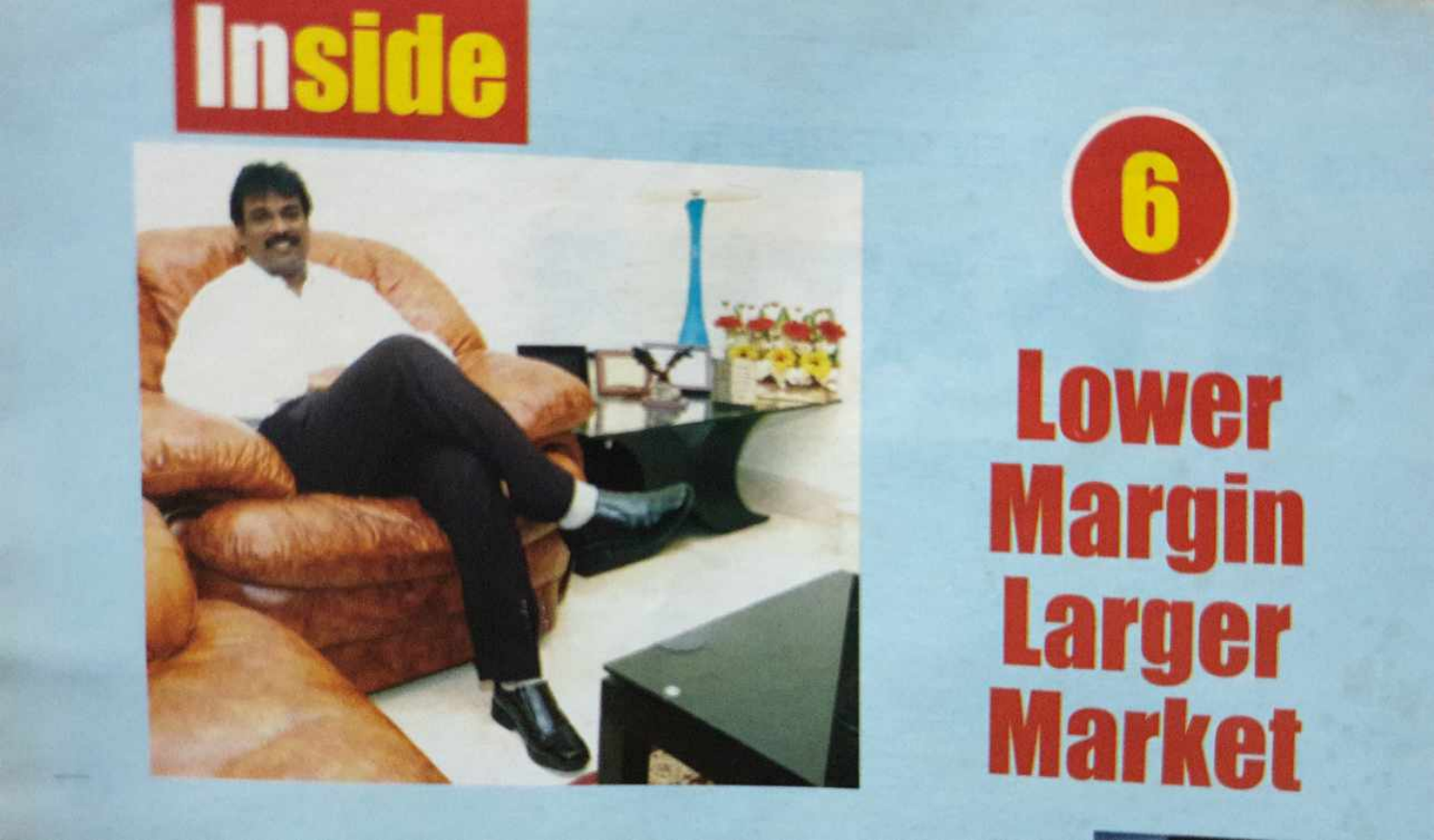

'A Protagonist of Civil Engineering' **Mr. M. Anto George,** Managing Director, Cornerstone Constructions Private Limited.

**Here is a man who sings Ode to Civil Engineering. Being himself a civil engineer and having established a name for himself in the field of construction, his words command consideration by everyone concerned. He is another** *hal'ing established a name for himself in th \_ efield of c~n~truction, his words command*   $\epsilon$ *consideration by everyone concerned. He is another living example for many a young aspirams desirous of coming up in life.* 

*He has nor only lofty ideas bw worthy suggestions as well which he has gracefully consented to share with us, here.* 

*So, let 's listen to Mr. M. Anto George who will be talking about himself, his carrier; his*   $e$ *xperience, his methodology etc, etc...* 

After obtaining my Civil Engineering Degree in an opponunity of joining a leading consultancy firm in Chennai. In pursuit of experience and exposure in the field of construction, I joined another construction company and also pursued higher ma<sup>n</sup>agement studies. All these years, the idea of going on my own was always at the back of my mind.

I started my own firm "CORNERSTONE" in 1993.

1986, from the Coimbatore Institute of Technology, I had have, all, been on my own choice. From the very My line of study and subsequently my profession beginning I was fascinated by the possibilities of Civil Engineering. And establishing a place for myself in the vast field of construction has always been my vision.

Once I had the confidence of having enough exposure, with. But that has not affected or rather was not allowed Since its inception in 1993, my company has enjoyed a balanced and sturdy growth till date. As in any other business we too have had problems to handle to affect our growth rate.

It's because we plan ahead meticulously and work judiciously to remain within the plan and never overshoot. JI

Another important factor is my adamancy to stand on my own legs and not on borrowed ones.

I have never liked the idea of working with horrowed funds. In my opinion, horrowed funds create a false fundflow in your work environment and at the end of the day. you would find yourself working not for your sake but only for your creditors. To the extent possible I never allow the luxury of doing business in credit.

Working with lowest possible margin is another major factor that adds stability to our growth rate. Lower your margin, larger will be your market. It is better that way than hiking up the margin and losing in the market. of 'Cornerstone. "

I strongly believe that margin is to be earned and not fixed. I am proud to say that I have adopted this have handled so far and on hand now? concept in all of my projects without exception.

hollow blocks to paving blocks. you name anything; we have the facility/develop one to do it ourselves. Our employees are having multi skilled training experience. This helps us in saving cost in terms of man power and increase the possibility of additional margin as well. Thus, we are able to keep our prices as low as possible and cam <sup>a</sup>margin too

Our strategy 'expand, consolidate and expand' also greatly contribute to the stability of our growth. That is, we don't believe in blind expansion. After every expansion, we consolidate it and then move on to the next expansion. With that any possibility of unexpected future crashes is eliminated or averted.

Well. I think that is about the birth and growth history.

For all that big talk, what other huge projects you.

My first project was 'constructing a church.'



'How am I able to work with low margin ma market that be your logical question at this point?

self dependence. To say, we prepare all the materials that go into the execution of a project except of course the have equipment to produce mostly everything we require for a project from bar cutting and bar bending, concrete batching to pumping, manufacturing shuttering materials,

where prices of raw materials keep escalating? wouldn't rest. In the course of my carrier I have designed and Well, that has been made possible by our policy of other building projects. Church projects fascinate me and I started with God and The Almighty God did the constructed many numbers of churches so far, besides I love doing them.

basic raw materials like aggregates, cement, steel etc. We Government and State Government Organizations, Public We have executed many projects for Central Sector undertakings, Educational Institutions, Private Industrial organizations etc.